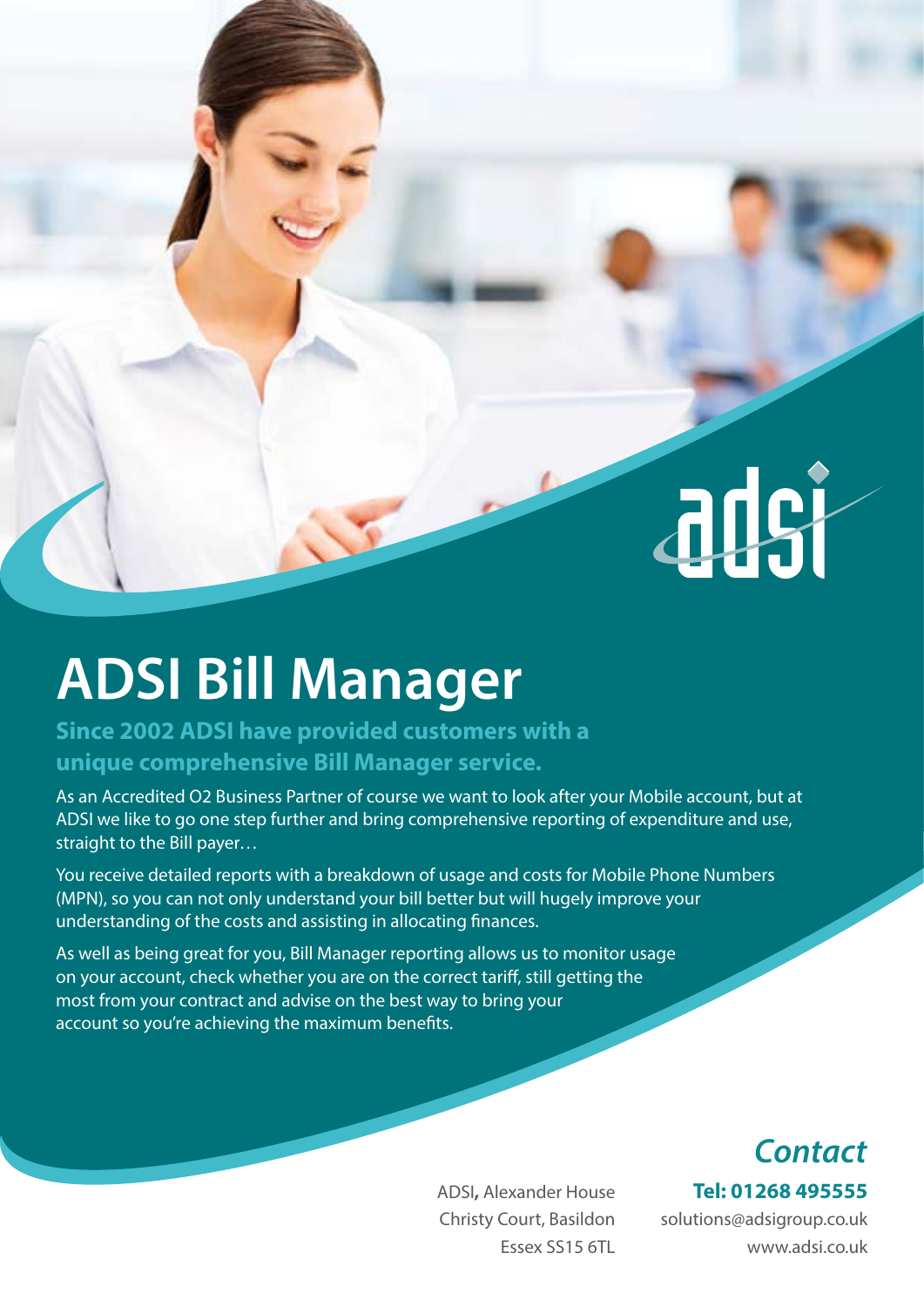## The Benefits…

ADSI Bill Manager provides a monthly email containing a summary pdf of the account along with detailed reports in an excel spreadsheet and your latest O2 invoice;





Provided By

adsi

#### **O2 Bill for XXXXXX Ltd for the Invoiced Period January 2019**

| <b>Mobile Number</b> | <b>User Name</b>     | <b>Cost Centre</b> | Number of<br>Calls | Number of<br><b>Texts</b> | Volume (Mb) | <b>Total Duration</b><br>(hh:mm:ss) | <b>Billed Rental</b> | <b>Billed Other</b> | <b>Bill Usage</b> | <b>Billed Total</b> |
|----------------------|----------------------|--------------------|--------------------|---------------------------|-------------|-------------------------------------|----------------------|---------------------|-------------------|---------------------|
| 07780000001          | Adam Smith           | Night Shift        | $\Omega$           | $\Omega$                  | 0.00        | 00:00:00                            | £8.67                | (E1.08)             | £0.00             | £7.59               |
| 07780000002          | Mark Brown           | Warehouse          | $\mathbf 0$        | $\mathbf 0$               | 0.00        | 00:00:00                            | £8.67                | (E1.08)             | £0.00             | £7.59               |
| 07780000003          | Sue Snow             | Warehouse          | 86                 | $\overline{7}$            | 1283.38     | 02:05:17                            | £8.67                | (E1.08)             | £0.00             | £7.59               |
| 07780000004          | Jane Frver           | Canvassing         | 19                 | 0                         | 36.28       | 01:09:03                            | £8.67                | (E1.08)             | £0.00             | £7.59               |
| 07780000005          | <b>Brvn Goode</b>    | Brand              | 0                  | $\mathbf 0$               | 44.03       | 00:00:00                            | £2.00                | (E0.13)             | £0.00             | £1.87               |
| 07780000006          | Mike Matthews        | Buying             | $\mathbf 0$        | $\mathbf 0$               | 0.00        | 00:00:00                            | £8.67                | (E1.08)             | £0.00             | £7.59               |
| 07780000007          | James Locke          | Sales              | $\mathbf 0$        | 0                         | 110.49      | 00:00:00                            | £2.00                | (E0.13)             | £0.00             | £1.87               |
| 07780000008          | Peter Cryer          | Sales              | $\mathbf 0$        | $\mathbf 0$               | 0.21        | 00:00:00                            | £2.00                | (E0.13)             | £0.00             | £1.87               |
| 07780000009          | Liam Sand            | Sales              | 0                  | $\mathbf 0$               | 0.00        | 00:00:00                            | £2.00                | (E0.13)             | £0.00             | £1.87               |
| 07780000010          | Abi Tatagill         | Logistics - Driver | 0                  | 0                         | 74.61       | 00:00:00                            | £8.67                | (E1.08)             | £0.00             | £7.59               |
| 07780000002          | <b>Gareth Ansell</b> | Logistics - Driver | $\Omega$           | $\mathbf 0$               | 0.00        | 00:00:00                            | £8.67                | (E1.08)             | £0.00             | £7.59               |
| 07780000003          | Carly Smythe         | Logistics - Driver | 78                 | 4                         | 0.00        | 01:09:35                            | £8.67                | (E1.08)             | £0.00             | £7.59               |
| 07780000001          | Rue Pascal           | <b>Facilities</b>  | 8                  | $\Omega$                  | 0.00        | 00:09:05                            | £8.67                | (E1.08)             | £0.39             | £7.98               |
| 07780000002          | Amy Taylor           | IT.                | 51                 | 0                         | 0.00        | 00:38:28                            | £8.67                | (E1.08)             | £0.00             | £7.59               |
| 07780000003          | Scott Firth          | Sales              | 0                  | $\mathbf 0$               | 248.58      | 00:00:00                            | £2.00                | (E0.13)             | £0.00             | £1.87               |
| 07780000001          | Rebecca Miles        | <b>HR</b>          | 11                 | $\mathbf 0$               | 128.11      | 00:31:48                            | £8.67                | (E1.08)             | £0.00             | £7.59               |
| 07780000002          | <b>Bob Martin</b>    | Technical          | 0                  | 0                         | 0.00        | 00:00:00                            | £8.67                | (E1.08)             | £0.00             | £7.59               |
| 07780000003          | Harry Toll           | Technical          | 58                 | 4                         | 142.57      | 01:15:51                            | £8.67                | (E1.08)             | £0.00             | £7.59               |
| 07780000001          | <b>Bill Garth</b>    | Technical          | 13                 | 0                         | 0.00        | 00:13:11                            | £8.67                | (E1.08)             | £0.00             | £7.59               |
| 07780000002          | Dave Hope            | Logistics - Driver | 48                 | $\overline{2}$            | 0.00        | 00:51:02                            | £8.67                | (E1.08)             | £0.00             | £7.59               |
| 07780000003          | <b>Iain Flower</b>   | Sales              | 0                  | 0                         | 0.00        | 00:00:00                            | £8.67                | (E1.08)             | £0.00             | £7.59               |
| 07780000001          | Alfie Tyon           | Logistics - Driver | $\overline{7}$     | $\overline{2}$            | 0.00        | 00:04:12                            | £8.67                | (E1.08)             | £0.00             | £7.59               |
| 07780000002          | Gert Moon            | Logistics - Driver | 118                | 4                         | 0.00        | 02:56:19                            | £8.67                | (E1.08)             | £3.26             | £10.85              |
| 07780000003          | Maria Wells          | <b>Accounts</b>    | 0                  | 0                         | 0.00        | 00:00:00                            | £2.00                | (E0.13)             | £0.00             | £1.87               |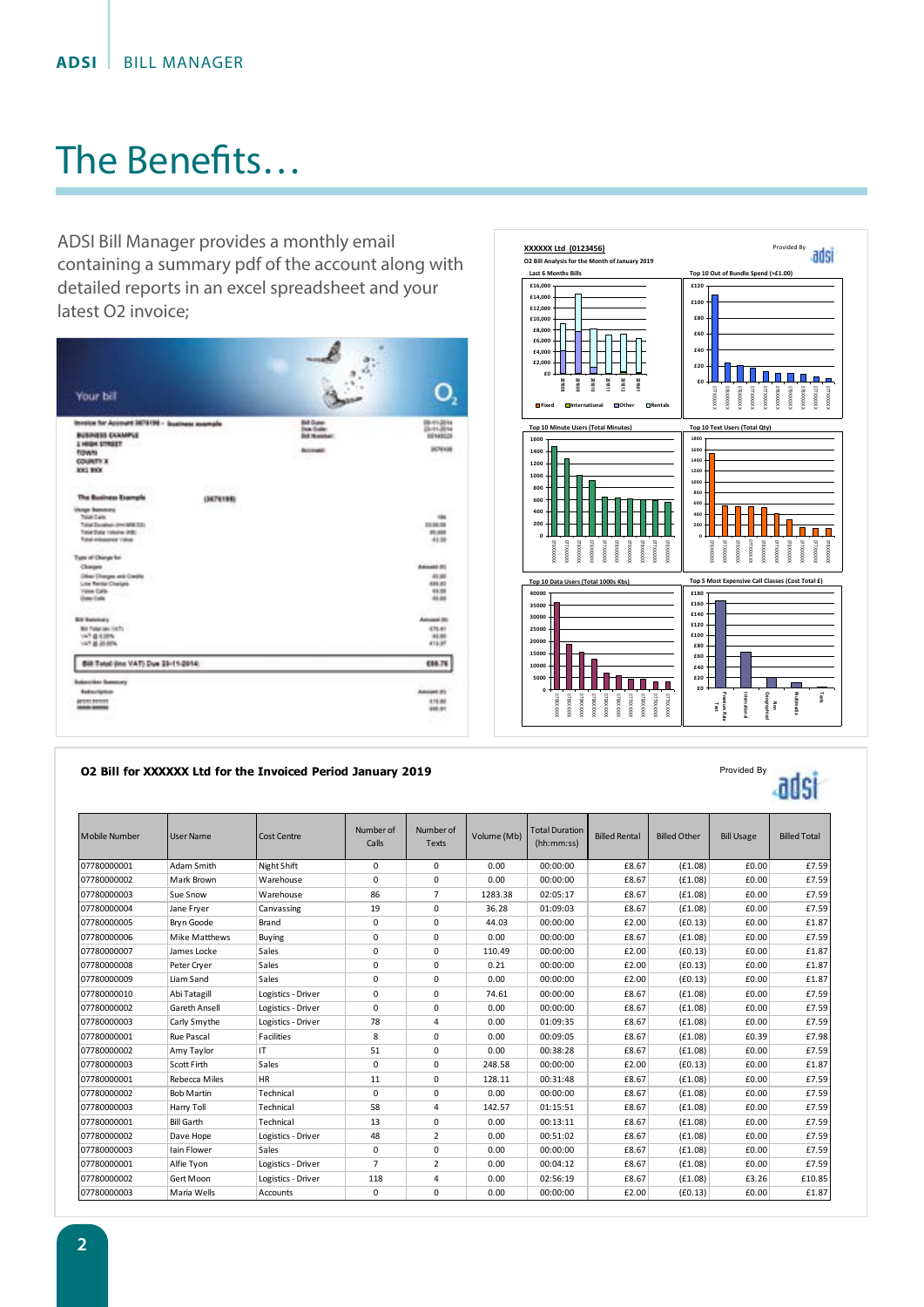### Bill Manager is as flexible as you want it to be!

The more information you give us, the more detail we can add to enhance your Bill Manager reports.

For example, advise the name of the User against each number so it's immediately clear whose costs are whose, and opt to allocate one or all of your mobile numbers into Cost Centres for breakdown of expenditure i.e. Sales Department, Engineers, Administration etc.

You can include additional categories and we can summarise reporting on your customised requirements. This information makes it so much clearer to see, and easier for you to understand your bills when they arrive each month.

#### **O2 Bill for XXXXXX Ltd for the Invoiced Period January 2019**

Provided By



| <b>MPN</b>  | User Name           | Call Type                | Qty            | Breakdown     | Post Bundle Cost |
|-------------|---------------------|--------------------------|----------------|---------------|------------------|
| 07788XXXXXX | John Smith          | Non Geographical         | $\mathbf{1}$   | 18 seconds    | £0.39            |
| 07788XXXXXX | John Smith          | International            | 4              | 1246 seconds  | £1.67            |
| 07788XXXXXX | John Smith          | Multimedia               | $\overline{2}$ | 2 texts       | £0.42            |
| 07788XXXXXX | Tom Booth           | International            | 40             | 12858 seconds | £17.12           |
| 07788XXXXXX | Fred Blyth          | International            | 54             | 9935 seconds  | £13.24           |
| 07788XXXXXX | Fred Blyth          | Texts                    | 33             | 33 texts      | £0.10            |
| 07788XXXXXX | Sue Cuff            | International            | 9              | 1459 seconds  | £1.93            |
| 07788XXXXXX | Sue Cuff            | Texts                    | $\overline{2}$ | 2 texts       | £0.10            |
| 07788XXXXXX | Sue Cuff            | Non Geographical         | 4              | 579 seconds   | £4.16            |
| 07788XXXXXX | <b>Emily Potts</b>  | Multimedia               | $\mathbf{1}$   | 1 texts       | £0.21            |
| 07788XXXXXX | <b>Emily Potts</b>  | Premium Rate Text        | $\mathbf{1}$   | 1 texts       | £3.75            |
| 07788XXXXXX | James Hill          | Non Geographical         | $\overline{2}$ | 404 seconds   | £3.00            |
| 07788XXXXXX | James Hill          | International            | $\overline{7}$ | 485 seconds   | £6.18            |
| 07788XXXXXX | Chris Ade           | International            | $\mathbf{1}$   | 19 seconds    | £0.03            |
| 07788XXXXXX | Chris Ade           | Texts                    | 59             | 59 texts      | £0.10            |
| 07788XXXXXX | Jackie Bright       | International            | $\mathbf{1}$   | 39 seconds    | £0.05            |
| 07788XXXXXX | <b>Richard Watt</b> | International            | 4              | 828 seconds   | £1.09            |
| 07788XXXXXX | <b>Richard Watt</b> | Texts                    | 135            | 135 texts     | £0.30            |
| 07788XXXXXX | <b>Richard Watt</b> | Multimedia               | $\mathbf{1}$   | 1 texts       | £0.21            |
| 07788XXXXXX | James Hill          | <b>Premium Rate Text</b> | 25             | 25 texts      | £107.53          |
| 07788XXXXXX | James Hill          | Non Geographical         | $\mathbf{1}$   | 148 seconds   | £1.18            |
| 07788XXXXXX | Greg Ford           | Data                     | 31             | 48.11 MBs     | £1.17            |
| 07788XXXXXX | Greg Ford           | International            | $\mathbf{1}$   | 245 seconds   | £0.33            |
| 07788XXXXXX | Greg Ford           | <b>Premium Rate Text</b> | 14             | 14 texts      | £10.66           |

#### *It doesn't end there….*

Just let us know your requirements and we simply tailor your Bill Manager reports to meet them.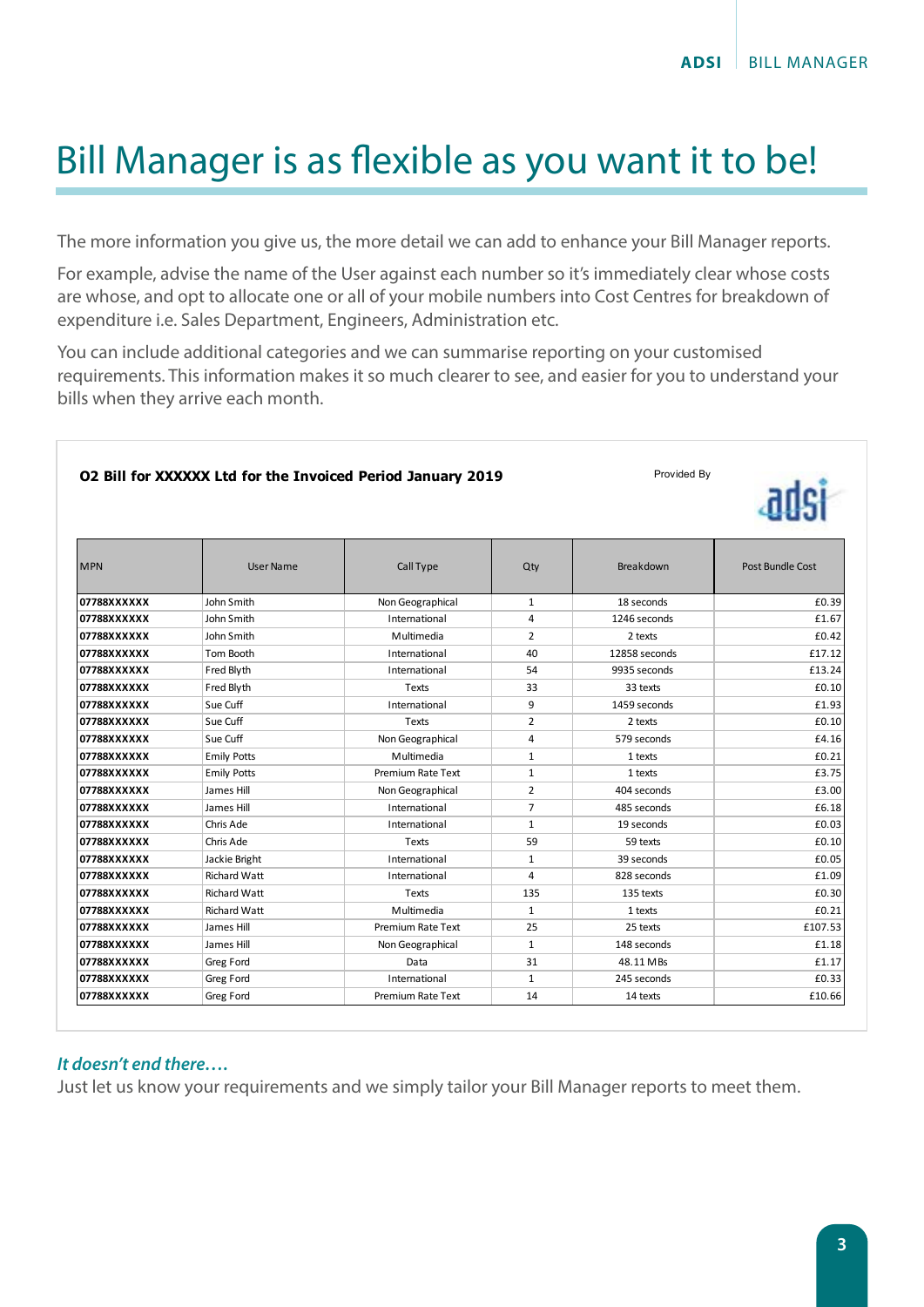## What's included?

When your first O2 bill is ready, we set up your Bill Manager for you. This way you'll start receiving great, helpful information from the very beginning rather than just an invoice you may not understand.

#### *On standard reporting, we include;*

- Chargeable Call by MPN (Mobile Phone Number)
- Most Expensive Calls
- Most Frequently Dialled Numbers
- Most Popular Dialled by MPN Most called NGN (Non Geographical Number)
- Most called NGN

| Provided By<br>02 Bill for XXXXXX Ltd for the Invoiced Period January 2019 |                   |            |          |                       |                 |                              |                  |  |  |
|----------------------------------------------------------------------------|-------------------|------------|----------|-----------------------|-----------------|------------------------------|------------------|--|--|
| <b>MPN</b>                                                                 | <b>User Name</b>  | Date       | Time     | <b>Dialled Number</b> | <b>Duration</b> | Call Type                    | Post Bundle Cost |  |  |
| 07870XXXXXX                                                                | Adam Smith        | 06/12/2018 | 22:33:56 | 00123456789           | 00:22:33        | International Call to Zone 6 | £17.27           |  |  |
| 07870XXXXXX                                                                | Mark Brown        | 08/12/2018 | 09:46:41 | 00123456790           | 00:05:12        | International Call to Zone 6 | £3.98            |  |  |
| 07870XXXXXX                                                                | Sue Snow          | 03/12/2018 | 15:02:04 | 00123456791           | 00:08:45        | NGN Call PP SC08             | £3.75            |  |  |
| 07870XXXXXX                                                                | Jane Fryer        | 22/12/2018 | 08:18:41 | 00123456792           | 00:06:40        | NGN Call PP SC04             | £2.63            |  |  |
| 07870XXXXXX                                                                | <b>Bryn Goode</b> | 24/12/2018 | 17:08:16 | 00123456793           | 00:30:44        | International Call to Zone 2 | £2.46            |  |  |
| 07870XXXXXX                                                                | Mike Matthews     | 21/12/2018 | 19:43:13 | 00123456794           | 00:03:02        | International Call to Zone 6 | £2.32            |  |  |
| 07870XXXXXX                                                                | James Locke       | 17/12/2018 | 16:18:36 | 00123456795           | 00:04:58        | NGN Call PP SC08             | £2.13            |  |  |
| 07870XXXXXX                                                                | Peter Cryer       | 24/12/2018 | 18:02:28 | 00123456796           | 00:24:48        | International Call to Zone 2 | £1.98            |  |  |
| 07870XXXXXX                                                                | Liam Sand         | 08/12/2018 | 09:36:28 | 00123456797           | 00:02:14        | International Call to Zone 6 | £1.71            |  |  |
| 07870XXXXXX                                                                | Abi Tatagill      | 21/12/2018 | 12:30:42 | 00123456798           | 00:02:09        | International Call to Zone 6 | £1.65            |  |  |
| 07870XXXXXX                                                                | Gareth Ansell     | 12/12/2018 | 16:55:57 | 00123456799           | 00:04:07        | NGN Call PP SC03             | £1.59            |  |  |
| 07870XXXXXX                                                                | Carly Smythe      | 24/12/2018 | 17:40:55 | 00123456800           | 00:19:10        | International Call to Zone 2 | £1.53            |  |  |
| 07870XXXXXX                                                                | Rue Pascal        | 31/12/2018 | 18:41:38 | 00123456801           | 00:14:55        | International Call to Zone 2 | £1.19            |  |  |
| 07870XXXXXX                                                                | Amy Taylor        | 08/12/2018 | 18:58:00 | 00123456802           | 00:02:28        | NGN Call PP SC14             | £1.18            |  |  |
| 07870XXXXXX                                                                | Scott Firth       | 31/12/2018 | 18:12:34 | 00123456803           | 00:13:52        | International Call to Zone 2 | £1.11            |  |  |
| 07870XXXXXX                                                                | Rebecca Miles     | 13/12/2018 | 14:32:30 | 00123456804           | 00:13:51        | International Call to Zone 2 | £1.11            |  |  |
| 07870XXXXXX                                                                | <b>Bob Martin</b> | 06/12/2018 | 09:21:30 | 00123456805           | 00:02:50        | NGN Call PP SC03             | £1.10            |  |  |
| 07870XXXXXX                                                                | Harry Toll        | 13/12/2018 | 15:58:59 | 00123456806           | 00:02:12        | NGN Call PP SC14             | £1.05            |  |  |
| 07870XXXXXX                                                                | <b>Bill Garth</b> | 19/12/2018 | 14:31:48 | 00123456807           | 00:13:03        | International Call to Zone 2 | £1.04            |  |  |
| 07870XXXXXX                                                                | Dave Hope         | 31/12/2018 | 18:00:22 | 00123456808           | 00:11:49        | International Call to Zone 2 | £0.95            |  |  |

However there are plenty of options you can have to further enhance the bill reports. *Remember the more information you give us, the more reporting benefits we can give you.*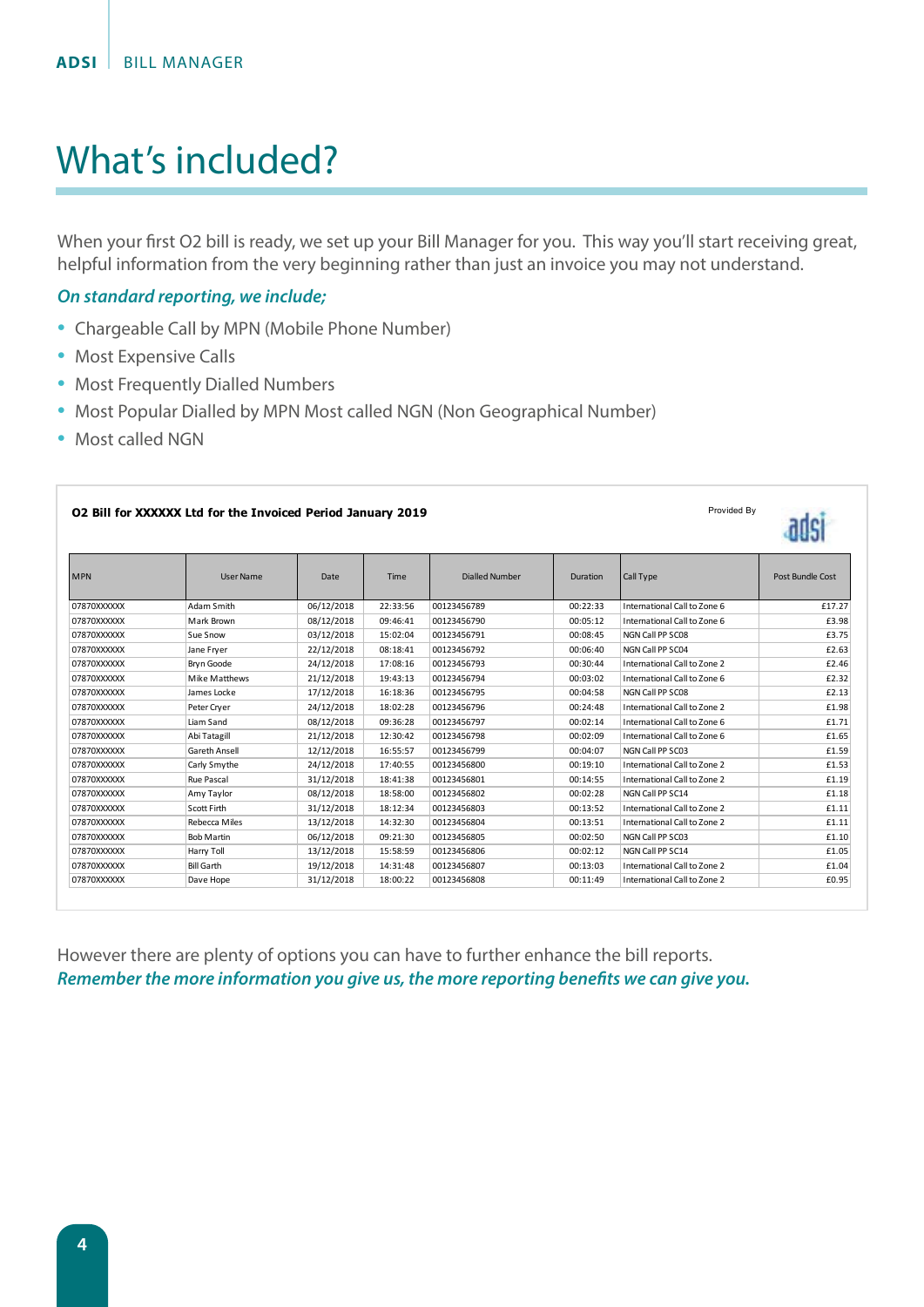### Your choice

Tell us what your business requirements are and we will help you achieve your goals… *Reporting options include;*

#### **Customer MPN Apportionment**

Each Number on Account is listed, with User Names if allocated, and a summary of the billed usage and costs against the number.

#### **Cost Centre Distribution**

users can be grouped into cost centres i.e. Sales, Admin, Management for assisting accounts postings. This option will give you Cost Centre summaries.

#### **O2 Bill for XXXXXX Ltd for the Invoiced Period January 2019**

| 02 Bill for XXXXXX Ltd for the Invoiced Period January 2019 | Provided        |                           |             |                                     |                      |                     |                   |                     |
|-------------------------------------------------------------|-----------------|---------------------------|-------------|-------------------------------------|----------------------|---------------------|-------------------|---------------------|
| <b>Cost Centre</b>                                          | Number of Calls | Number of<br><b>Texts</b> | Volume (Mb) | <b>Total Duration</b><br>(hh:mm:ss) | <b>Billed Rental</b> | <b>Billed Other</b> | <b>Bill Usage</b> | <b>Billed Total</b> |
| Brand                                                       | $\Omega$        | $\mathbf 0$               | 228.06      | 00:00:00                            | £28.01               | (E3.37)             | £0.00             | £24.64              |
| <b>Buying</b>                                               | 500             | 160                       | 4122.20     | 22:04:41                            | £140.72              | (E17.41)            | £1.47             | £124.78             |
| Canvassing                                                  | 71              | 132                       | 5024.40     | 01:55:30                            | £30.01               | (E3.50)             | £0.84             | £27.35              |
| <b>Customer Services</b>                                    | 34              | 28                        | 164.70      | 02:10:33                            | £20.00               | (E2.33)             | £2.57             | £20.24              |
| Director                                                    | 503             | 137                       | 13401.68    | 17:21:48                            | £26.01               | (f3.24)             | £4.81             | £27.58              |
| Facilities                                                  | 47              | 4                         | 2788.21     | 01:37:32                            | £26.01               | (E3.24)             | £4.55             | £27.32              |
| Finance                                                     | $\mathbf 0$     | $\mathbf 0$               | 0.00        | 00:00:00                            | £8.67                | (E1.08)             | £0.00             | £7.59               |
| <b>HR</b>                                                   | 102             | 14                        | 874.82      | 08:08:32                            | £17.34               | (E2.16)             | £0.00             | £15.18              |
| Hygiene Team                                                | 20              | 6                         | 0.00        | 00:12:49                            | £17.34               | (E2.16)             | £0.00             | £15.18              |
| IT                                                          | 529             | 79                        | 21311.73    | 25:50:10                            | £106.04              | (E13.09)            | £11.05            | £104.00             |
| Logistics Manager                                           | 473             | 590                       | 2857.10     | 19:08:15                            | £68.69               | (E8.08)             | £1.29             | £61.90              |
| Logistics                                                   | 439             | 48                        | 368.56      | 06:39:38                            | £69.36               | (E8.64)             | £0.00             | £60.72              |
| Logistics - Admin                                           | 13              | 0                         | 0.00        | 00:08:58                            | £8.67                | (E1.08)             | £0.00             | £7.59               |
| Logistics - Driver                                          | 5999            | 569                       | 21356.81    | 114:54:03                           | £1,167.78            | (E145.11)           | £46.46            | £1,069.13           |
| Sales Management                                            | 685             | 174                       | 1858.72     | 28:38:51                            | £32.01               | (E3.63)             | £0.84             | £29.22              |
| Sales                                                       | 143             | 33                        | 0.00        | 03:23:12                            | £17.34               | (E2.16)             | £24.10            | £39.28              |
| Management                                                  | 96              | 12                        | 904.46      | 02:53:16                            | £10.67               | (E1.21)             | £0.21             | £9.67               |
| Night Shift                                                 | $\mathbf 0$     | $\mathbf 0$               | 0.00        | 00:00:00                            | £8.67                | (E1.08)             | £0.00             | £7.59               |
| Pool                                                        | $\mathbf 0$     | $\mathbf 0$               | 0.00        | 00:00:00                            | £8.67                | (E1.08)             | £0.00             | £7.59               |
| Prod-Management                                             | 141             | 38                        | 55.15       | 02:39:03                            | £8.67                | (E1.08)             | £0.00             | £7.59               |
| Production                                                  | $\mathsf 0$     | 0                         | 260.57      | 00:00:00                            | £2.00                | (E0.13)             | £0.00             | £1.87               |
| SPARE                                                       | 358             | 605                       | 7009.22     | 09:27:21                            | £152.72              | (E18.19)            | £0.21             | £134.74             |
| Supply Chain                                                | 223             | 39                        | 83.25       | 09:49:22                            | £26.01               | (E3.24)             | £13.34            | £36.11              |
| Technical                                                   | 209             | 69                        | 1044.91     | 09:41:01                            | £86.70               | (E10.80)            | £17.12            | £93.02              |
| Warehouse                                                   | 1070            | 123                       | 1990.15     | 15:10:21                            | £190.74              | (E23.76)            | £2.47             | £169.45             |
| Yard Supervisor                                             | 14              | $\mathbf 0$               | 0.00        | 00:04:56                            | £8.67                | (E1.08)             | £0.00             | £7.59               |
| <b>Totals</b>                                               | 11669           | 2860                      | 85704.70    | 453:27:57                           | £2,287.52            | (E281.93)           | £131.33           | £2,136.92           |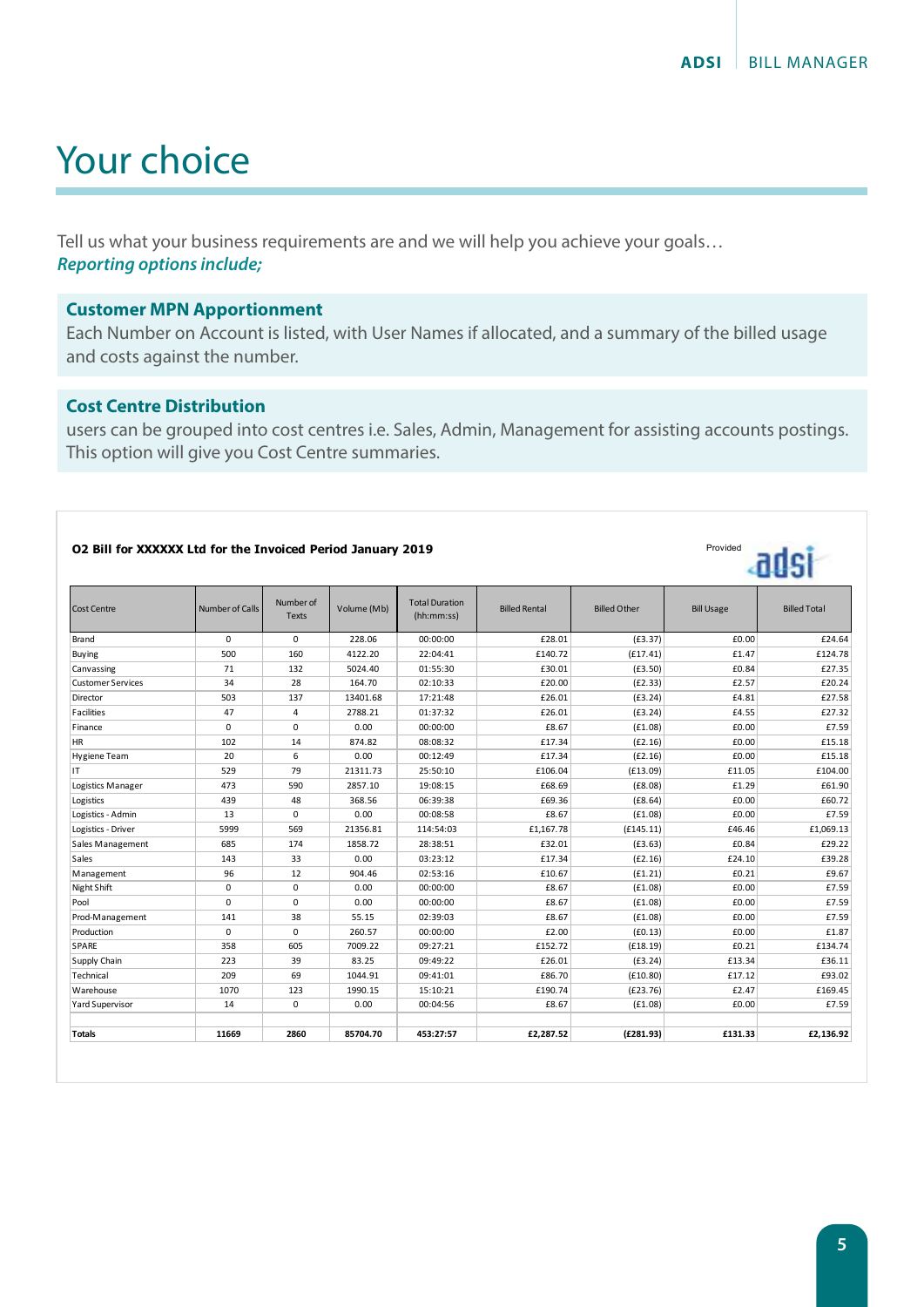#### **Usage Summary**

Entire account is summarised for current month and previous month showing breakdowns of use and costs. Features column and pie chart.

#### **O2 Bill for XXXXXX Ltd Usage Summary for the Invoiced Period January 2019**

**Jan-19**

| <b>Current Month</b>      | Quantity    | <b>Usage Cost</b> |
|---------------------------|-------------|-------------------|
| <b>Premium Rate Text</b>  | 127         | £166.58           |
| <b>International Call</b> | 523 mins    | £69.14            |
| Non Geographical Call     | 42 mins     | £19.67            |
| Multimedia Text           | 48          | £10.08            |
| Texts                     | 6886        | £2.60             |
| Data                      | 156,886 MB  | £1.17             |
| National Rate Call        | 2,896 mins  | £0.66             |
| <b>Free Calls</b>         | 3,966 mins  | £0.00             |
| Internationaldata         | 187 MB      | £0.00             |
| <b>International Text</b> | 1           | £0.00             |
| O2 Mobile To O2 Call      | 12,781 mins | £0.00             |
| O2 Mobile To Other Call   | 8,085 mins  | £0.00             |
| Voicemail Call            | 273 mins    | £0.00             |
|                           |             |                   |
|                           |             |                   |
|                           |             |                   |
| Total                     |             | £269.90           |

| <b>Previous Month</b>   | Quantity    | <b>Usage Cost</b> |
|-------------------------|-------------|-------------------|
| International Call      | 1,139 mins  | £246.87           |
| Premium Rate Text       | 118         | £67.90            |
| Non Geographical Call   | 95 mins     | £41.13            |
| Internationaldata       | 15,769 MB   | £36.00            |
| Multimedia Text         | 71          | £14.91            |
| Data                    | 146,039 MB  | £1.72             |
| Texts                   | 6856        | f1.60             |
| International Text      | 43          | £1.25             |
| Premium Rate Call       | 1 mins      | £0.91             |
| 02 Mobile To Other Call | 8,715 mins  | £0.66             |
| Fixed To Special Call   | 8 mins      | £0.24             |
| 02 Mobile To 02 Call    | 12,533 mins | £0.00             |
| Free Calls              | 3,508 mins  | f0.00             |
| National Rate Call      | 3,468 mins  | £0.00             |
| Voicemail Call          | 355 mins    | £0.00             |
|                         |             |                   |
| Total                   |             | £413.19           |



Provided By

adsi



#### **Most Requently Dialled Numbers**

#### **Most popular dialled by MPN**

#### **Most Called NGN**

#### **Chargeable Call by MPN**

All of these options are available so you can keep track on what numbers are being dialled, by what user, how long for and how much its costing you.

#### *We also provide -*

#### **Zero Usage MPN**

so you can keep an eye on devices that are not currently being used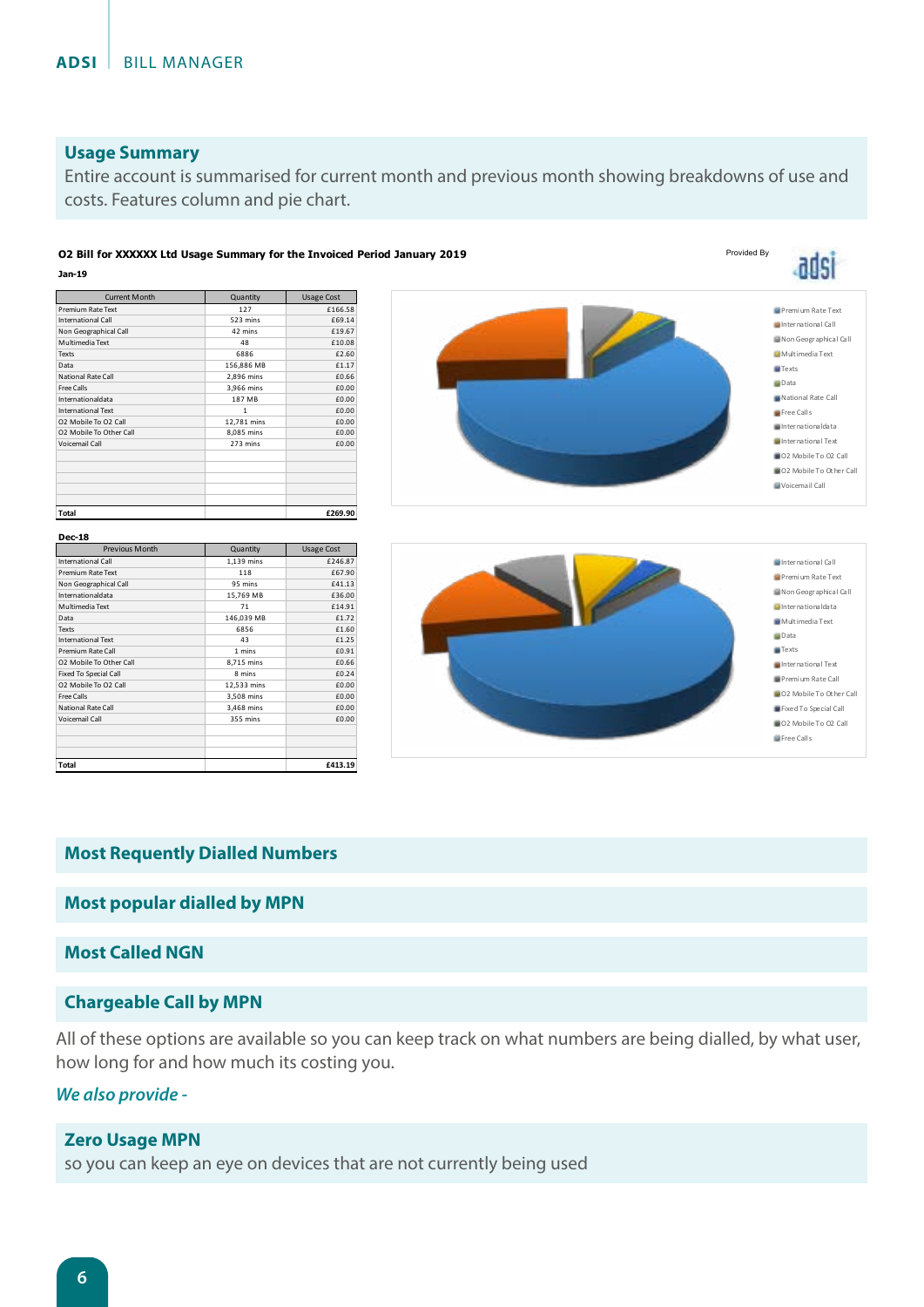#### **Specify past Months by MPN** –

Choose how many months you would like to see i.e. 12 months and this page summarises the Total and Average bills over the last 12 months.

|       | <b>Nov-18</b><br>Oct-18 |          | $Sep-18$ |        | <b>Aug-18</b> |        |          | Total: August-2018 to January-2019 |           | Average: August-2018 to January-2019 |          |
|-------|-------------------------|----------|----------|--------|---------------|--------|----------|------------------------------------|-----------|--------------------------------------|----------|
| Fixed | Variable                | Fixed    | Variable | Fixed  | Variable      | Fixed  | Variable | Fixed                              | Variable  | Fixed                                | Variable |
| £8.67 | £0.00                   | £7.85    | £0.00    | £9.63  | £0.19         | £9.63  | £0.00    | £35.78                             | £0.19     | £8.95                                | £0.05    |
| £8.67 | £0.00                   | £7.85    | £0.00    | £9.63  | £0.00         | £9.63  | £0.00    | £35.78                             | £0.00     | £8.95                                | £0.00    |
| £8.67 | £0.00                   | £7.85    | £1.37    | £9.63  | £551.00       | £9.63  | £569.85  | £35.78                             | £1,122.22 | £8.95                                | £280.56  |
| £0.00 | £2.00                   | £0.00    | $-£6.07$ | £0.00  | £11.44        | £0.00  | £11.44   | £0.00                              | £18.81    | £0.00                                | £4.70    |
| £8.67 | £0.00                   | £7.85    | £0.00    | £9.63  | £0.00         | £9.63  | £0.05    | £35.78                             | £0.05     | £8.95                                | £0.01    |
| £0.00 | £2.00                   | $-£7.75$ | £6.59    | £9.06  | £0.39         | £9.06  | £1.18    | £10.37                             | £10.16    | £2.59                                | £2.54    |
| £8.67 | £0.00                   | £6.85    | $-£7.12$ | £10.80 | £8.33         | £10.80 | £8.33    | £37.12                             | £9.54     | £9.28                                | £2.39    |
| £0.00 | £2.00                   | $-£1.71$ | £5.82    | £2.00  | £2.96         | £2.00  | £3.67    | £2.29                              | £14.45    | £0.57                                | £3.61    |
| £8.67 | £0.00                   | £5.14    | £6.30    | £12.80 | £0.21         | £12.80 | £0.87    | £39.41                             | £7.38     | £9.85                                | £1.85    |
| £0.00 | £2.00                   | £0.00    | $-E8.30$ | £0.00  | £14.04        | £0.00  | £14.04   | £0.00                              | £21.78    | £0.00                                | £5.45    |
| £0.00 | £2.00                   | £0.00    | $-E8.30$ | £0.00  | £14.04        | £0.00  | £14.04   | £0.00                              | £21.78    | £0.00                                | £5.45    |
| £0.00 | £2.00                   | £0.00    | $-E8.30$ | £0.00  | £14.04        | £0.00  | £14.04   | £0.00                              | £21.78    | £0.00                                | £5.45    |
| £8.67 | £0.00                   | £7.85    | £0.09    | £9.63  | £1.45         | £9.63  | £0.25    | £35.78                             | £1.79     | £8.95                                | £0.45    |
| £8.67 | £0.00                   | £9.56    | £0.00    | £7.63  | £0.00         | £7.63  | £0.00    | £33.49                             | £0.00     | £8.37                                | £0.00    |
| £8.67 | £0.00                   | £9.56    | £0.00    | £7.63  | £0.00         | £7.63  | £0.00    | £33.49                             | £0.00     | £8.37                                | £0.00    |
| £8.67 | £0.00                   | £9.56    | £0.00    | £7.63  | £0.00         | £7.63  | £0.00    | £33.49                             | £0.00     | £8.37                                | £0.00    |
| £8.67 | £0.00                   | £7.85    | £0.00    | £9.63  | £0.00         | £9.63  | £0.00    | £35.78                             | £0.00     | £8.95                                | £0.00    |
| £0.00 | £2.00                   | £0.00    | $-£8.74$ | £0.00  | £14.56        | £0.00  | £14.56   | £0.00                              | £22.38    | £0.00                                | £5.60    |

#### **Itemised Call Listing**

details every call, text and data usage for every number on the account.

| <b>Number/Description</b> | Date       | Time       | <b>Total Units</b> | <b>Unit of Measure</b> | <b>Pre Bundle Cost</b> | Post Bundle Cost Charge Type | <b>Call Type</b>               |
|---------------------------|------------|------------|--------------------|------------------------|------------------------|------------------------------|--------------------------------|
| 07788XXXXX                | 11/12/2018 | 09:26:25   | 4                  | Seconds                | £0.33                  | £0.00 Call Charges           | Calls to Other Network Mobiles |
| 07788XXXXX                | 11/12/2018 | 09:27:24   | 75                 | Seconds                | £0.00                  | £0.00 Call Charges           | Free Calls to the Office       |
| 07788XXXXX                | 11/12/2018 | 09:46:14   | 241                | Seconds                | £0.00                  | £0.00 Call Charges           | Calls to O2 Mobiles            |
| 07788XXXXX                | 11/12/2018 | 09:50:53   | 332                | Seconds                | £0.00                  | £0.00 Call Charges           | Calls to O2 Mobiles            |
| 07788XXXXX                | 11/12/2018 | 10:03:13   | 3                  | Seconds                | £0.33                  | £0.00 Call Charges           | Calls to Other Network Mobiles |
| 07788XXXXX                | 12/12/2018 | 04:24:55   | 20                 | Seconds                | £0.00                  | £0.00 Call Charges           | Calls to O2 Mobiles            |
| 07788XXXXX                | 12/12/2018 | 04:32:37   | 11                 | Seconds                | £0.00                  | £0.00 Call Charges           | Calls to O2 Mobiles            |
| 07788XXXXX                | 12/12/2018 | 04:33:11   | 9                  | Seconds                | £0.00                  | £0.00 Call Charges           | Calls to O2 Mobiles            |
| 07788XXXXX                | 12/12/2018 | 04:56:15   | 27                 | Seconds                | £0.00                  | £0.00 Call Charges           | Calls to O2 Mobiles            |
| 07788XXXXX                | 12/12/2018 | 08:20:40   | 11                 | Seconds                | £0.00                  | £0.00 Call Charges           | Calls to O2 Mobiles            |
| 07788XXXXX                | 12/12/2018 | 17:15:04   |                    | Seconds                | £0.10                  | £0.00 Call Charges           | <b>Text Messages</b>           |
| 07788XXXXX                | 12/12/2018 | 17:16:22   |                    | Seconds                | £0.10                  | £0.00 Call Charges           | <b>Text Messages</b>           |
| 07788XXXXX                | 13/12/2018 | 06:30:45   | 67                 | Seconds                | £0.00                  | £0.00 Call Charges           | Calls to O2 Mobiles            |
| 07788XXXXX                | 13/12/2018 | 06:52:28   |                    | Seconds                | £0.10                  | £0.00 Call Charges           | <b>Text Messages</b>           |
| 07788XXXXX                | 13/12/2018 | 07:53:29 2 |                    | Seconds                | £0.00                  | £0.00 Call Charges           | Calls to O2 Mobiles            |
| 07788XXXXX                | 13/12/2018 | 09:01:04   |                    | Seconds                | £0.10                  | £0.00 Call Charges           | <b>Text Messages</b>           |
| 07788XXXXX                | 13/12/2018 | 09:01:43   | 60                 | Seconds                | £0.33                  | £0.00 Call Charges           | Calls to Other Network Mobiles |
| 07788XXXXX                | 13/12/2018 | 09:28:29   | 77                 | Seconds                | £0.00                  | £0.00 Call Charges           | Calls to O2 Mobiles            |
| 07788XXXXX                | 13/12/2018 | 09:30:53   | 36                 | Seconds                | £0.33                  | £0.00 Call Charges           | Calls to Other Network Mobiles |
| 07788XXXXX                | 13/12/2018 | 09:38:43   | 14                 | Seconds                | £0.00                  | £0.00 Call Charges           | Calls to O2 Mobiles            |

Simply set defined fields to ensure the reports suit your account and management requirements.

#### *Other options include;*

- You can specify to only show calls over a minimum call amount, or frequented calls dialled over an amount of times. Therefore highlighting items that may require watching.
- We can also send billing emails directly to your users.
- If your requirements are not listed, let us know and we will tailor the reporting accordingly.